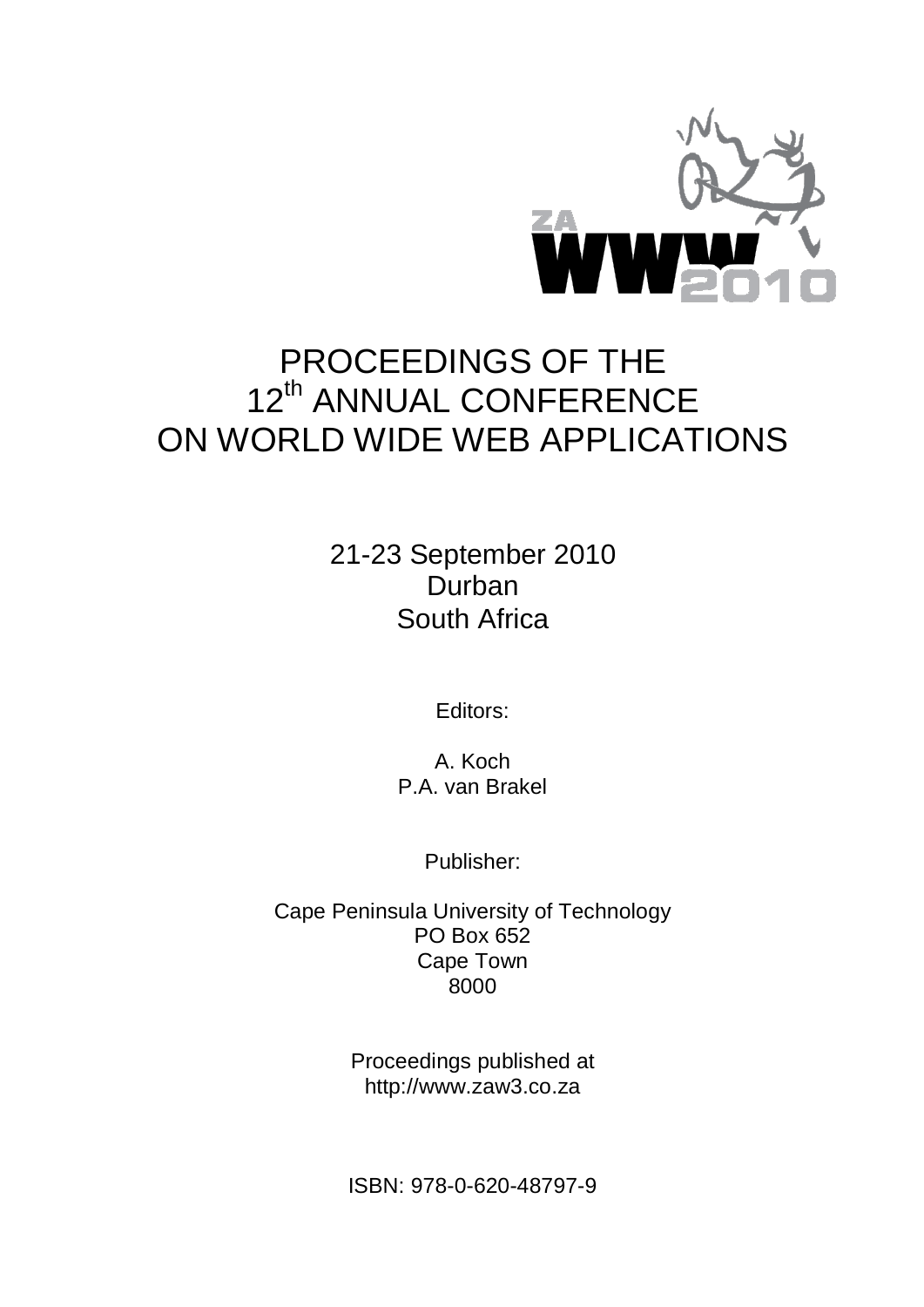The full papers were refereed by a double-blind reviewing process according to South Africa's Department of Higher Education and Training (DHET) refereeing standards. Before accepting a paper, authors were to include the corrections as stated by the peerreviewers. Of the 73 full papers received, 55 were accepted for the Proceedings (acceptance rate: 75.3%).

Papers were reviewed according to the following criteria:

- Relevancy of the paper to Web-based applications
- Explanation of the research problem & investigative questions
- Quality of the literature analysis
- Appropriateness of the research method(s)
- Adequacy of the evidence (findings) presented in the paper
- **Technical (eg language editing; reference style.**

The following reviewers took part in the process of evaluating the full papers of the 12th Annual Conference on World Wide Web Applications, held from 21 to 23 September 2010 in Durban, South Africa:

Mr U Averweg eThekwini Municipality / University of KwaZulu-Natal Durban

Prof J Brits Faculty of Information Sciences (Dean) University of Wisconsin Milwaukee USA

Prof A Bytheway Research Unit Faculty of Informatics and Design Cape Peninsula University of Technology

Dr W Chigona Department of Information Systems University of Cape Town Cape Town

Dr AM El-Sobky Educational Sciences RITSEC Cairo Egypt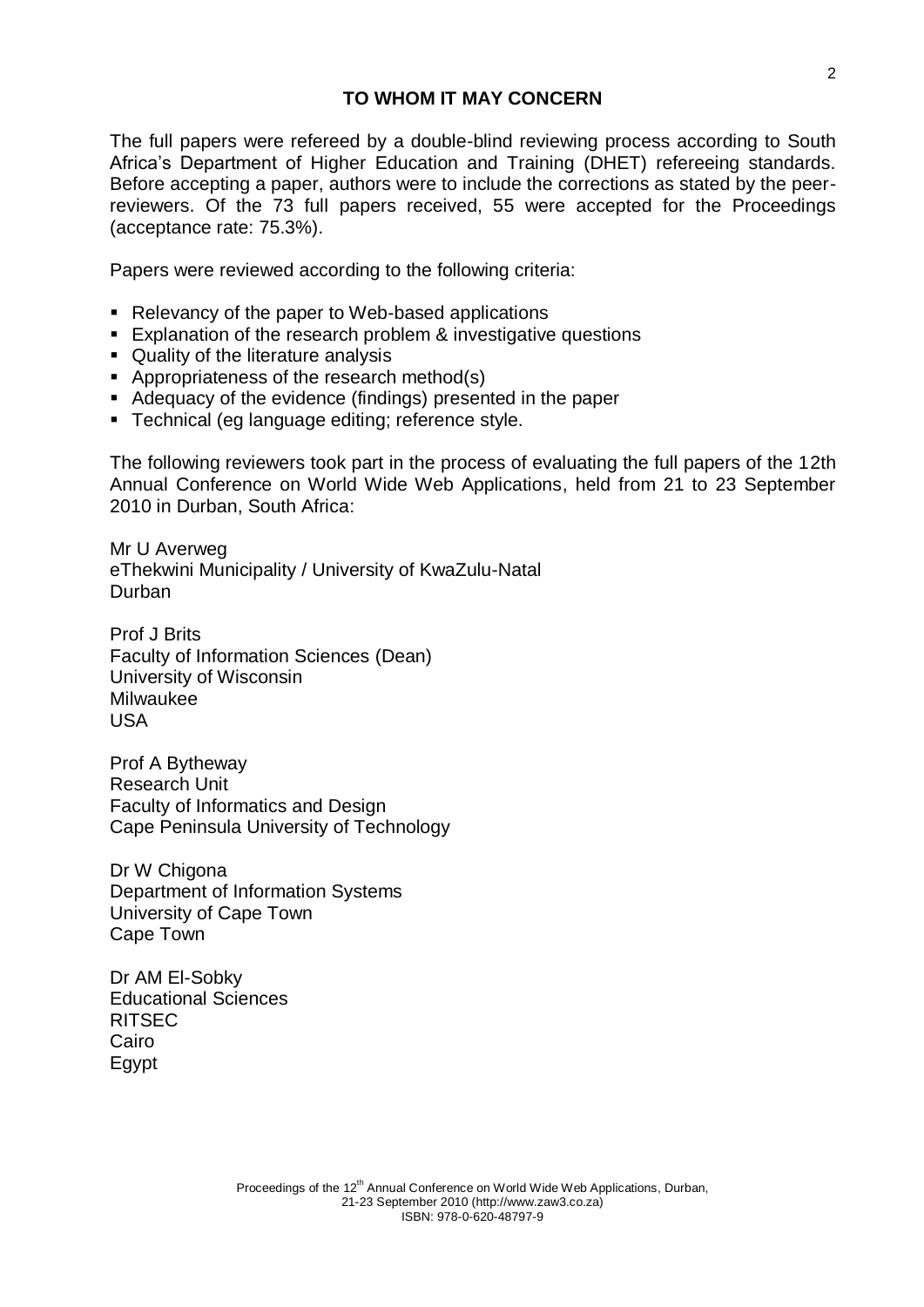Prof M Herselman Living Labs Meraka Institute **CSIR** Pretoria

Prof S Mutula Department of Information Science University of Botswana **Botswana** 

Dr Z Mitrovic Department of Information Systems Faculty of Management University of the Western Cape Cape Town

Dr David Raitt European Space Agency The Hague The Netherlands

Prof A Singh Department of Business Information Systems University of KwaZulu-Natal Durban

Prof P Weimann Economics and Social Sciences University of Applied Sciences Berlin **Germany** 

# **Further enquiries:**

Prof PA van Brakel Conference Chair: Annual Conference on WWW Applications Cape Peninsula University of Technology Cape Town +27 21 469 1015 (landline) +27 82 966 0789 (mobile)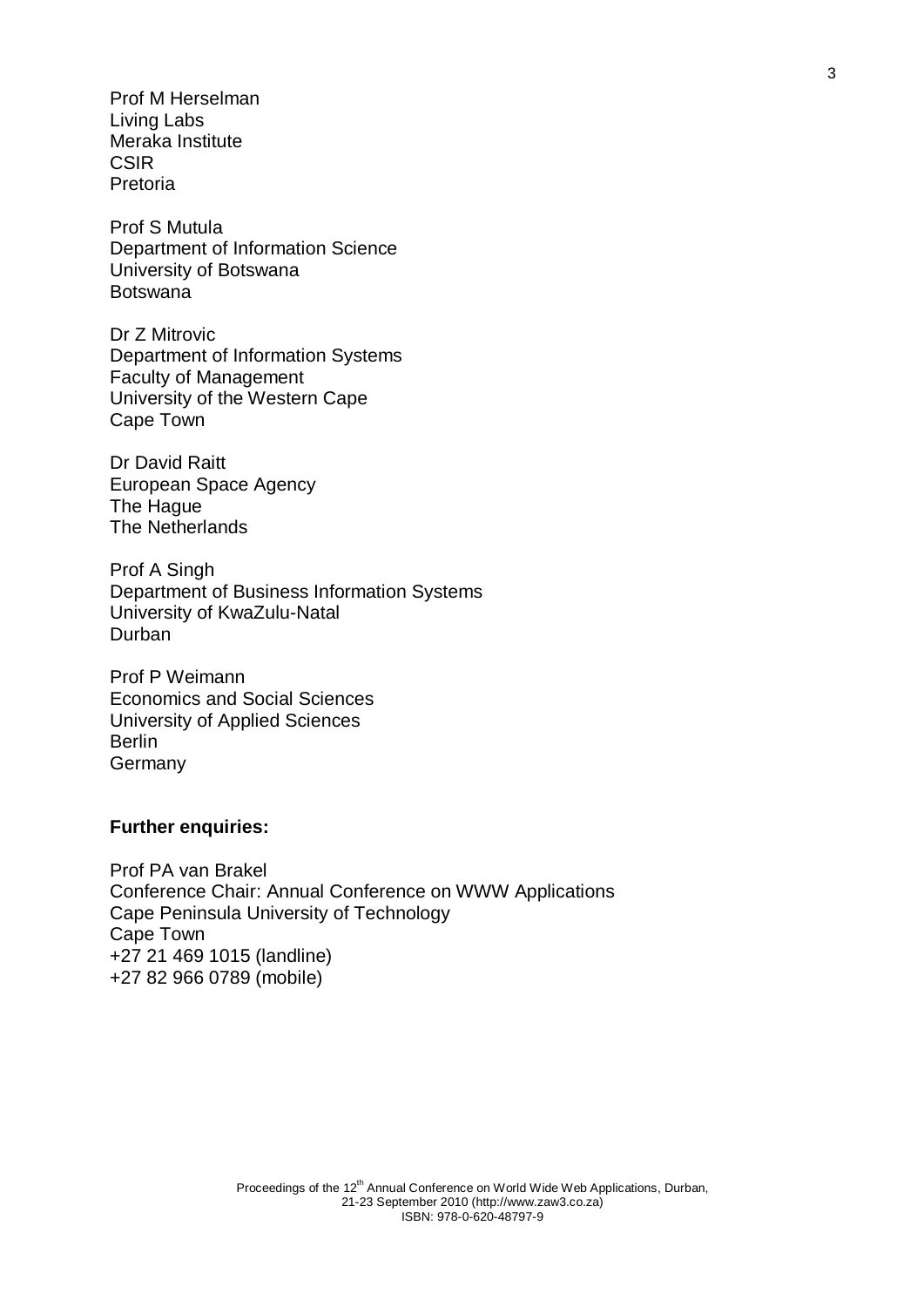# **Search engine query generation for effective retrieval of known academic publications**

M Weideman Faculty of Informatics & Design Cape Peninsula University of Technology Cape Town, South Africa weidemanm@cput.ac.za

## **Abstract**

Academics often need access to publications of other academic work for reference. Sometimes however, some detail of a specific reference is known, but a copy of the full document is required. The objective of this research project was to compare different methods of query generation to successfully retrieve academic documents, while assuming that the user has the basic document details.

In a series of empirical experiments, 20 universities with digital libraries (not requiring logins) were identified. Five academic documents stored in each ones' digital library were further found and inspected. Searches were done, using three types of query for each one of these documents. Subsequently, rankings on search engine result pages were recorded. The current visibility of these documents was then calculated. After submission to Google, a waiting period was allowed for crawler visitation, and the searches and calculations repeated.

The resultant data was used to measure the success of the three different types of queries over 300 searches. This was done both before and after manually submitting each document's URL to Google.

Results indicate that using keywords from the document title produces the most efficient query, with much improvement after submission. Secondly, using a text sequence from the body produces the second-most efficient query, but with a small reduction in visibility. Finally, using author surnames produced a much less efficient query, although with slightly increased visibility.

It was concluded that academic searchers should concentrate on using a concatenation of weight-carrying keywords from the title of a known academic document as search query for most efficient document retrieval.

**Keywords**: Search engine, keyword, query generation academic publication.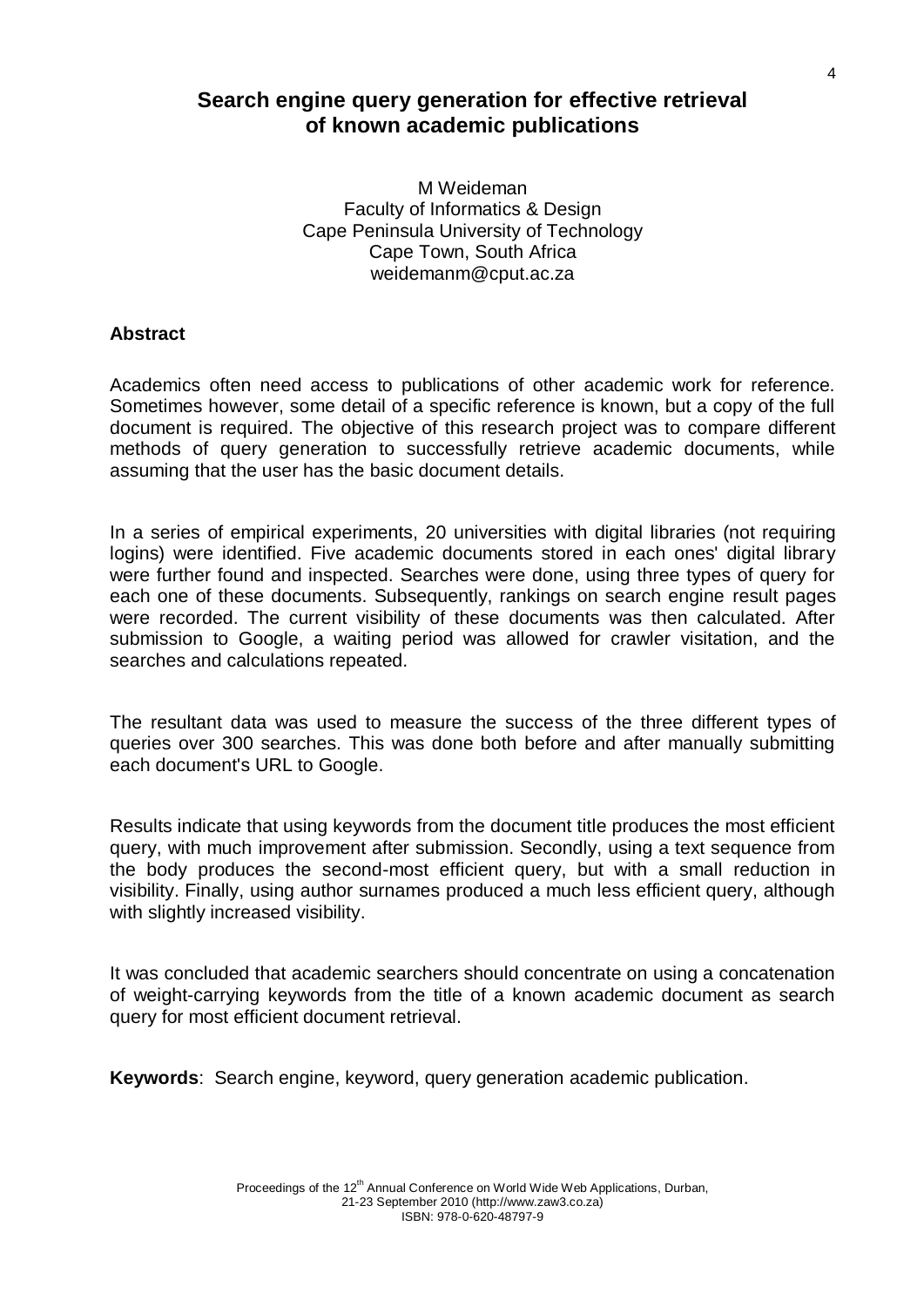# **1. Introduction**

General information retrieval was first practiced centuries ago by the Sumerians (3<sup>rd</sup>) millennium BC) (Weideman, 2001:21). However, searching for information on the Internet is as old as the Internet itself, dating back to the mid 1990's. More than a decade ago authors claimed that 71% of Internet users attempt to access information through search engines (CommerceNet/Nielsen Media, 1997).

During these early days, various programs were written to allow basic information retrieval, which later spawned more sophisticated interfaces and algorithms, know today as search engines. More recently it was claimed that Internet searching through the use of search engines is second only to the use of e-mail in the list of top Internet applications (Vinson, 2007; Ashley, 2007).

However, the starting point of any search for information remains the query generated and input by the human searcher. The quality of this query plays a large role in the success of the searching operation (Weideman, 2009:5). Sadly, research has proven that the general rate of success for Internet searches is rather low – typical figures quoted are between 30% and 40% (Voorbij, 1999: 604; Weideman, 2001:207).

# **2. Other research**

# **2.1 Search engines**

Many wars for dominance are ongoing in the information technology world. One of them is the battle for honours in the world of search. During the earlier days, AltaVista was the biggest search engine, boasting an index size of 250 000 000 webpages. At the time index size was used as the most important measure of success. Yahoo! took over at a later stage, in terms of user popularity. However, since then Google appeared and has firmly established itself as the leader of search. One author claims that Google generated more than 70% of all searches taking place in the USA (Sullivan, 2008).

Google has also established itself as the leader in paid search (Blankenbaker, 2009). However, lately Google seems to be losing part of its market share to other big competitors: it is claimed that the US stakes are currently: Google (62.6%), Yahoo! (18.9%) and Microsoft (12.7%) (Marshall, 2010). This still implies that about two out of every three searches done in the USA is funnelled through Google.

The components and operation of search engines can be described or viewed in many different ways (see Figure 1). It is generally accepted that:

- automated programs called *crawlers* trawl the live Internet for webpage content,
- this content is loaded into an *index*, which is conceptually a single massive data file,
- a program called an *interface* accepts human input and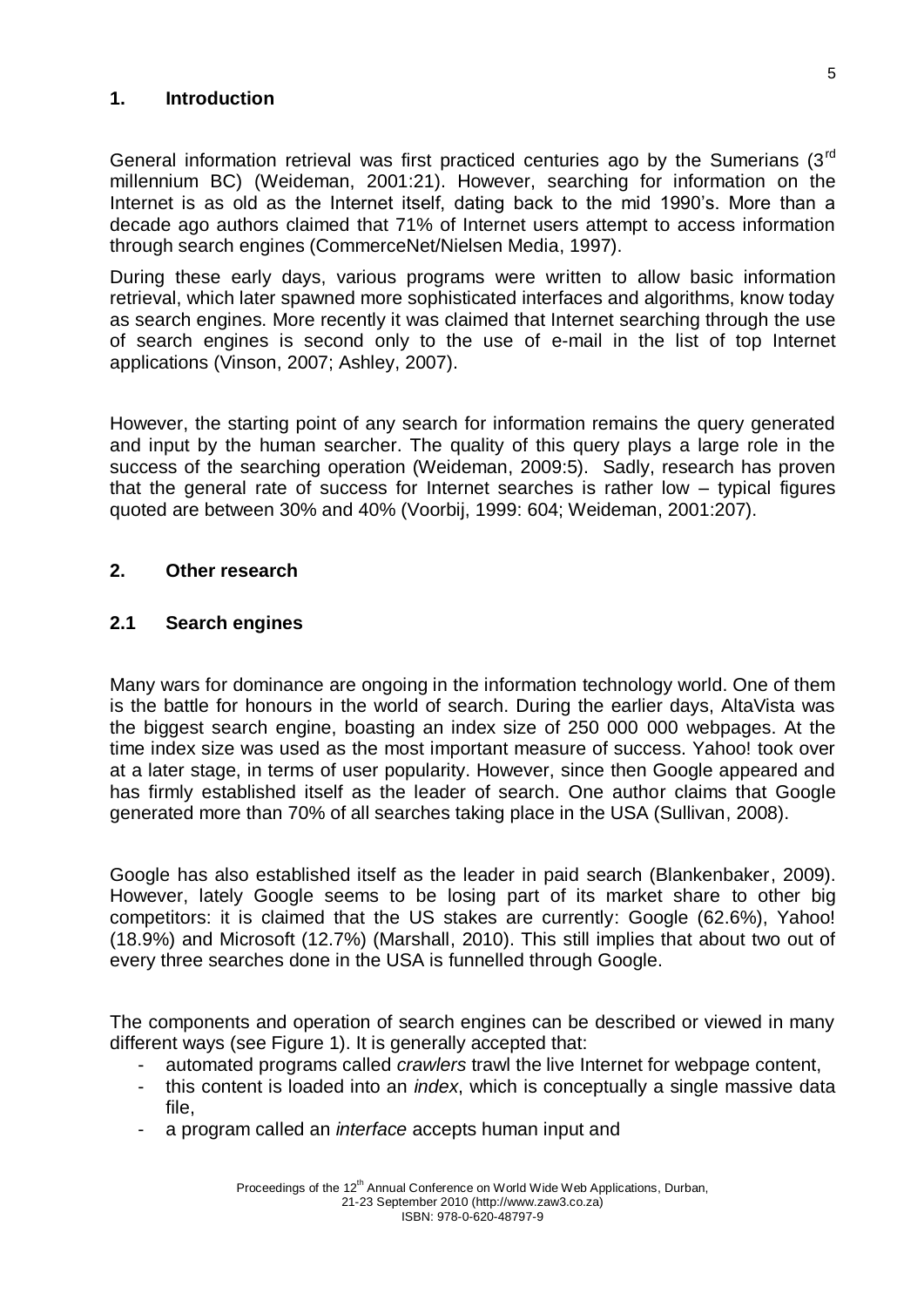an *algorithm* then attempts to find the best matches between this human input and the data stored in the index, then passes the results back to the *interface* (Weideman, 2009:22; Thurow, 2003:15).





# **2.2 Query generation and success rate**

Early research indicates that the number of words in a search query is strongly related to searching success. Most users seem to use around two words of text per query. Spink found an average query length of between 1.5 and 2.8 words to be used per query (Spink *et al*, 2000). At the same time another author proved that the peak frequencies are for single- and two-word searching (Jansen, 2000). See Figure 2.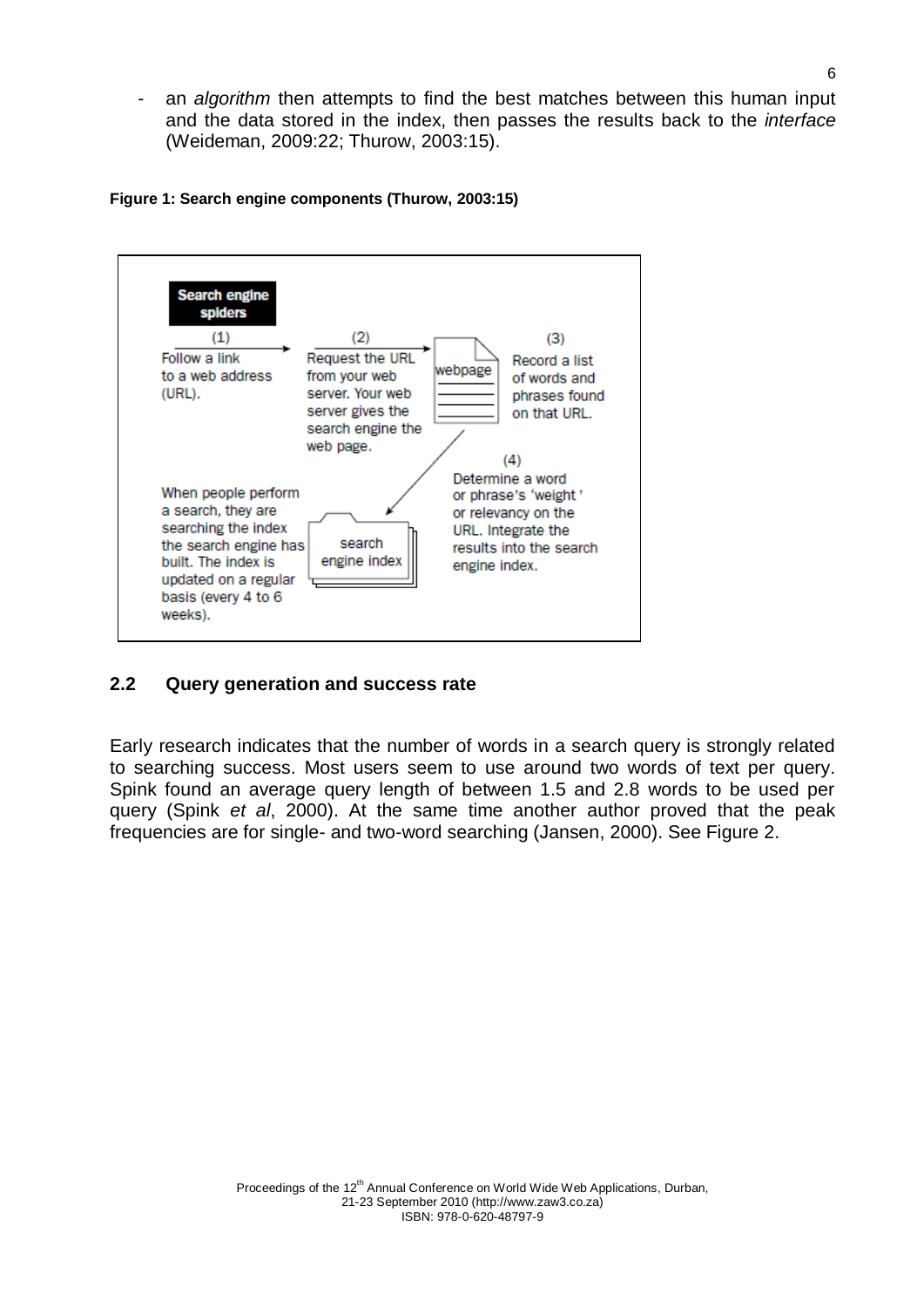**Figure 2: User's choice of number of keywords (Jansen, 2002)**



Other authors have proven that there appears to be a link between query length and searching success – it is claimed that single-word queries can have a success rate of 30.3%, while two or more word queries could be as high as 42.3% (Weideman *et al,* 2004).

# **2.3 Academic publications**

Academics active in research publish their research and results in a variety of ways – on paper in peer-reviewed journals, academic conference proceedings, books or book chapters and technical reports, to name the most common ones. Also, these documents could be published electronically - in databases, digital repositories and on other websites. Academics may make reference to these published works, to confirm their own methodologies, results or conclusions.

On the one hand, an overload of information (academic and otherwise) seems to be one of the problems brought on by the Internet and its free access to a virtually unlimited source of information (Baez *et al*, 2010). Filtering through masses of information in an attempt to retain only the relevant has become a skill necessary for academic survival. The first port of call seems to be free access to full text materials (Martin, 2010). However, finding such materials poses a continuous challenge to researchers. On the other hand, recent research has been done to enhance specifically the process of finding academic literature, dubbed "Academic Search Engine Optimization" by the authors (Beel, 2010). Although the research is general in nature, it does also focus on optimizing for Google Scholar specifically. The risk of creating spamdexing is also covered.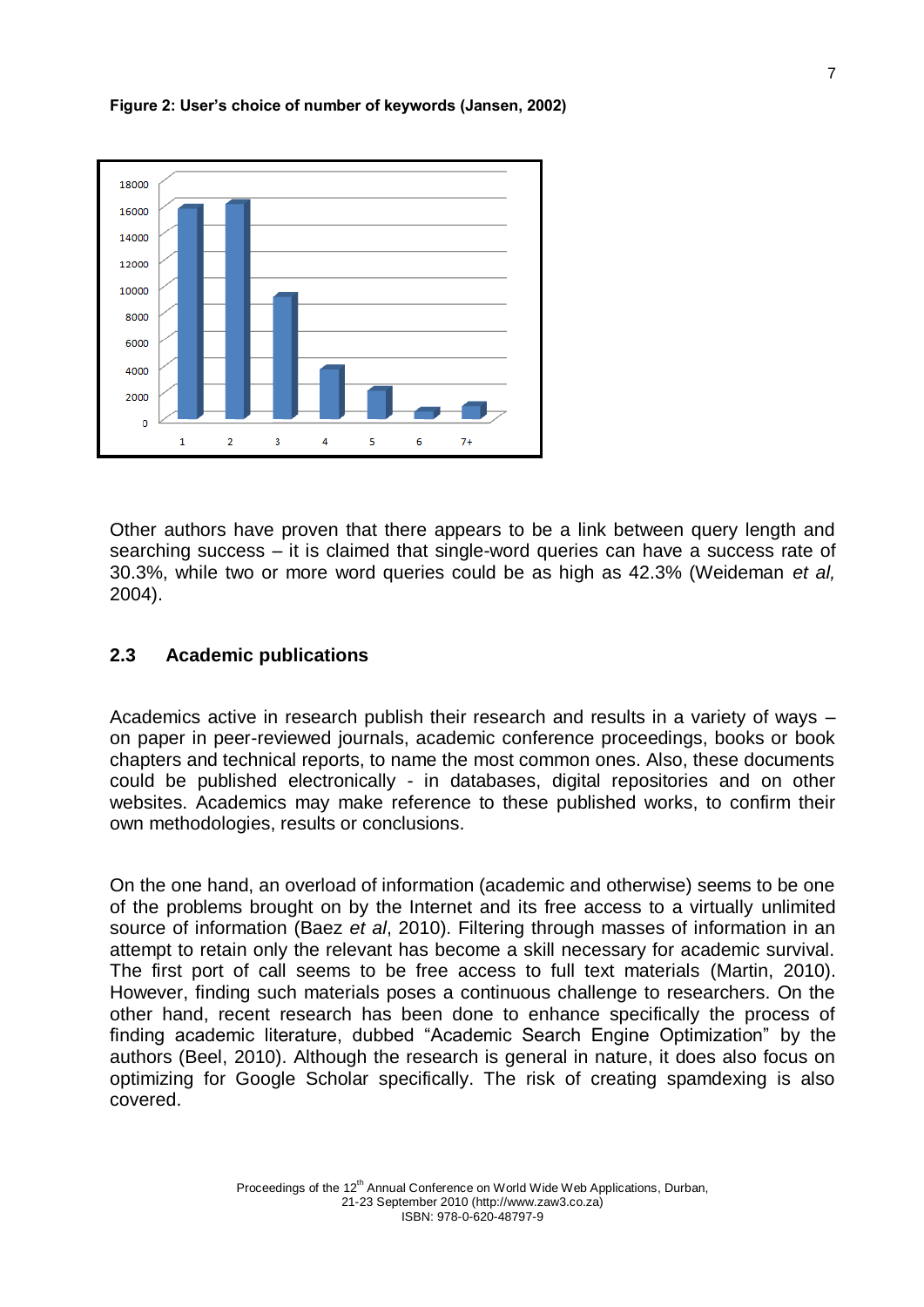Once found, the next challenge is to source the full reference for the document – author detail, name and date of publication, volume and number of journal, or title, date and location of conference and the actual full text. Often academics have a hard copy of an academic reference, but do not have the full document or reference detail available. It is this problem that this research project addresses.

# **3. Methodology**

The objective of this research was to identify the best method to find academic material, through the standard Google search engine interface, on the Internet. Research was done on university digital libraries and quantitative data gathered to address this issue.

Although many institutions host digital libraries, the focus of this research was on academics searching for information, hence the decision to target university digital libraries. There are thousands of universities the world over, and a choice had to be made on which one's digital libraries to use in this research. It was considered prudent to use the digital libraries of those universities considered to be top ranked in world. Various research groups are working on the ranking of universities according to their own pre-determined scale. A number of these were identified, and each one was inspected to see if it used an academic method on which they based their ranking. Three were found (see Table 1), and each one's top 30 universities were listed.

| <b>Name</b>                                      | Ranking<br>URL                                                                                                    | <b>Method URL</b>                                                                                                            |
|--------------------------------------------------|-------------------------------------------------------------------------------------------------------------------|------------------------------------------------------------------------------------------------------------------------------|
| <b>ARWU</b>                                      | http://www.arwu.<br>org/ARWU2009.<br><b>jsp</b>                                                                   | http://www.arwu.org<br>/FieldMethodology2<br>$009$ .jsp                                                                      |
| Top<br>Universities                              | http://www.topun<br>iversities.com/un<br>iversity-<br>rankings/world-<br>university-<br>rankings/2009/re<br>sults | http://www.topunive<br>rsities.com/universit<br>y-rankings/world-<br>university-<br>rankings/methodolo<br>gy/simple-overview |
| Webometrics<br>Ranking Of<br><b>Universities</b> | http://www.webo<br>metrics.info/top6<br>$000 \text{.}$ asp                                                        | http://www.webomet<br>rics.info/methodolog<br>v.html                                                                         |

### **Table 1: Three world university scoring systems**

A score of 30 for the top university in each of these three lists, 29 for the second from the top, etc was allocated, then added. Thus the minimum and maximum score any university could earn in the final list was: one (i.e. university appears only on one list, in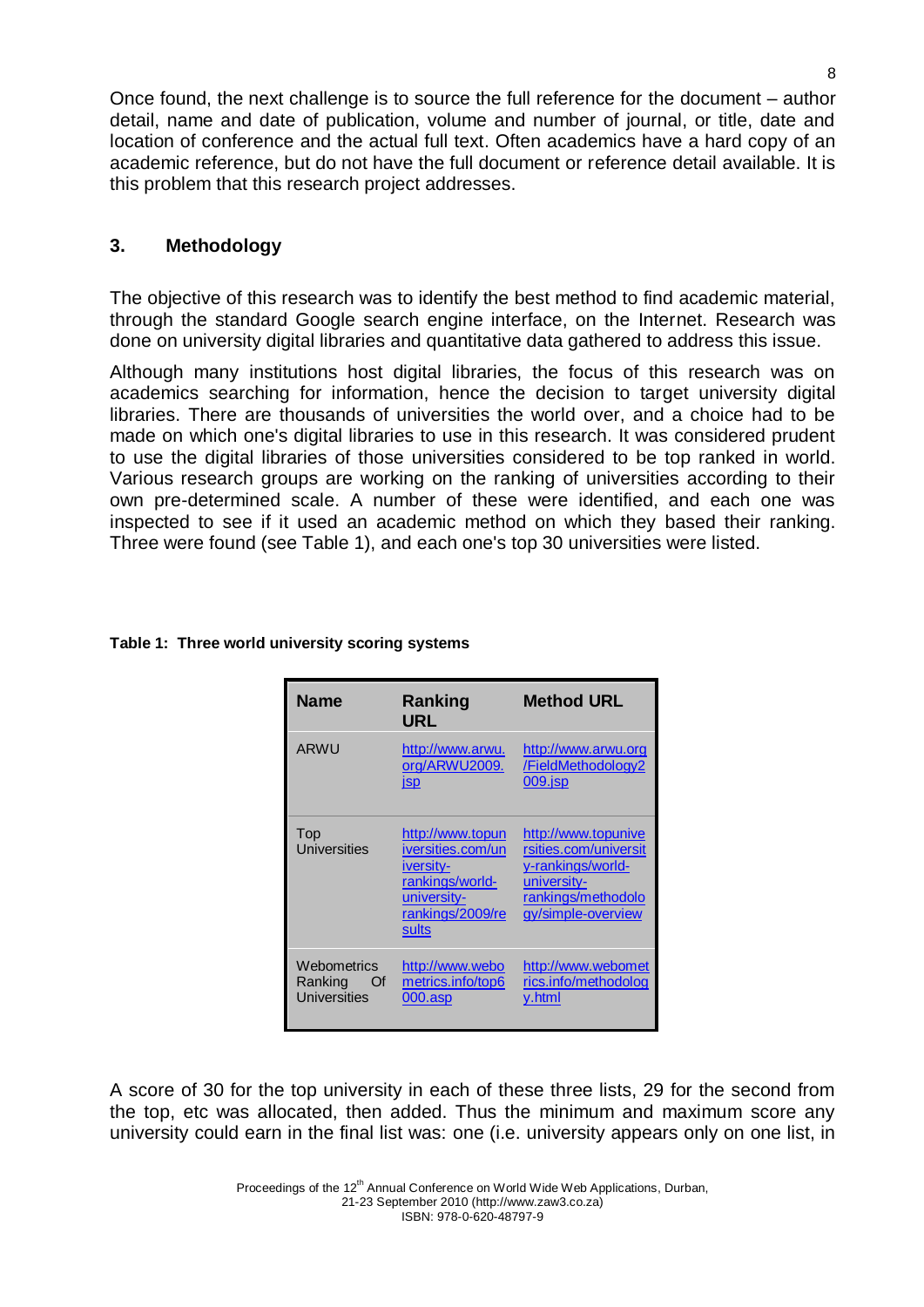position 30), and 90 (university appears in the top position on all three lists) respectively. The list was sorted from highest to lowest score, with a total of 57 universities making it into the final group - see Table 2.

#### **Table 2: Combined top world university list**

| <b>University</b>                                            | Scor<br>e | <b>University</b>                                                 | Scor<br>e      |
|--------------------------------------------------------------|-----------|-------------------------------------------------------------------|----------------|
| <b>Harvard</b><br><b>University</b>                          | 89        | A&M<br>Texas<br><b>University</b>                                 | 14             |
| <b>Massachusetts</b><br>Institute<br>of<br><b>Technology</b> | 79        | University<br>οf<br>California,<br>San<br>Francisco               | 14             |
| <b>Stanford</b><br><b>University</b>                         | 72        | <b>Mcgill University</b>                                          | 13             |
| California<br><b>Institute</b><br>οf<br>Technology           | 70        | University<br>οf<br>Maryland                                      | 13             |
| University<br>οf<br>Chicago                                  | 65        | ETH<br>Zurich<br>(Swiss<br>Institute<br>Federal<br>Ωf<br><b>T</b> | 11             |
| Cornell<br><b>University</b>                                 | 62        | <b>Purdue University</b>                                          | 11             |
| Columbia<br>University                                       | 60        | University<br>οf<br>Edinburgh                                     | 10             |
| University<br>οf<br>California,<br><b>Berkeley</b>           | 55        | <b>University</b><br>οf<br>Twin<br>Minnesota,<br><b>Cities</b>    | 9              |
| <b>University</b><br>of<br>Pennsylvania                      | 52        | University of Tokyo                                               | 9              |
| <b>Yale University</b>                                       | 49        | <b>KING'S</b><br>College<br>London                                | 8              |
| Princeton<br>University                                      | 47        | Pennsylvania<br><b>State</b><br>University                        | 8              |
| <b>University</b><br>οf<br>Oxford                            | 47        | Washington<br>University in St. Louis                             | 8              |
| <b>University</b><br>οf<br>Michigan                          | 45        | Northwestern<br>University                                        | $\overline{7}$ |
| Johns<br><b>Hopkins</b><br><b>University</b>                 | 41        | <b>University</b><br>οf<br>Hong<br>Kong                           | 7              |
| of<br>University<br>Wisconsin<br>Madison                     | 40        | <b>Kyoto University</b>                                           | 6              |
| <b>University</b><br>Οf<br>Cambridge                         | 38        | University of Arizona                                             | 6              |
| University<br>of<br>Washington                               | 35        | National<br>Taiwan<br>University                                  | 5              |
| <b>University</b><br>οf<br>Illinois at Urbana-<br>Champaign  | 33        | <b>New York University</b>                                        | 5              |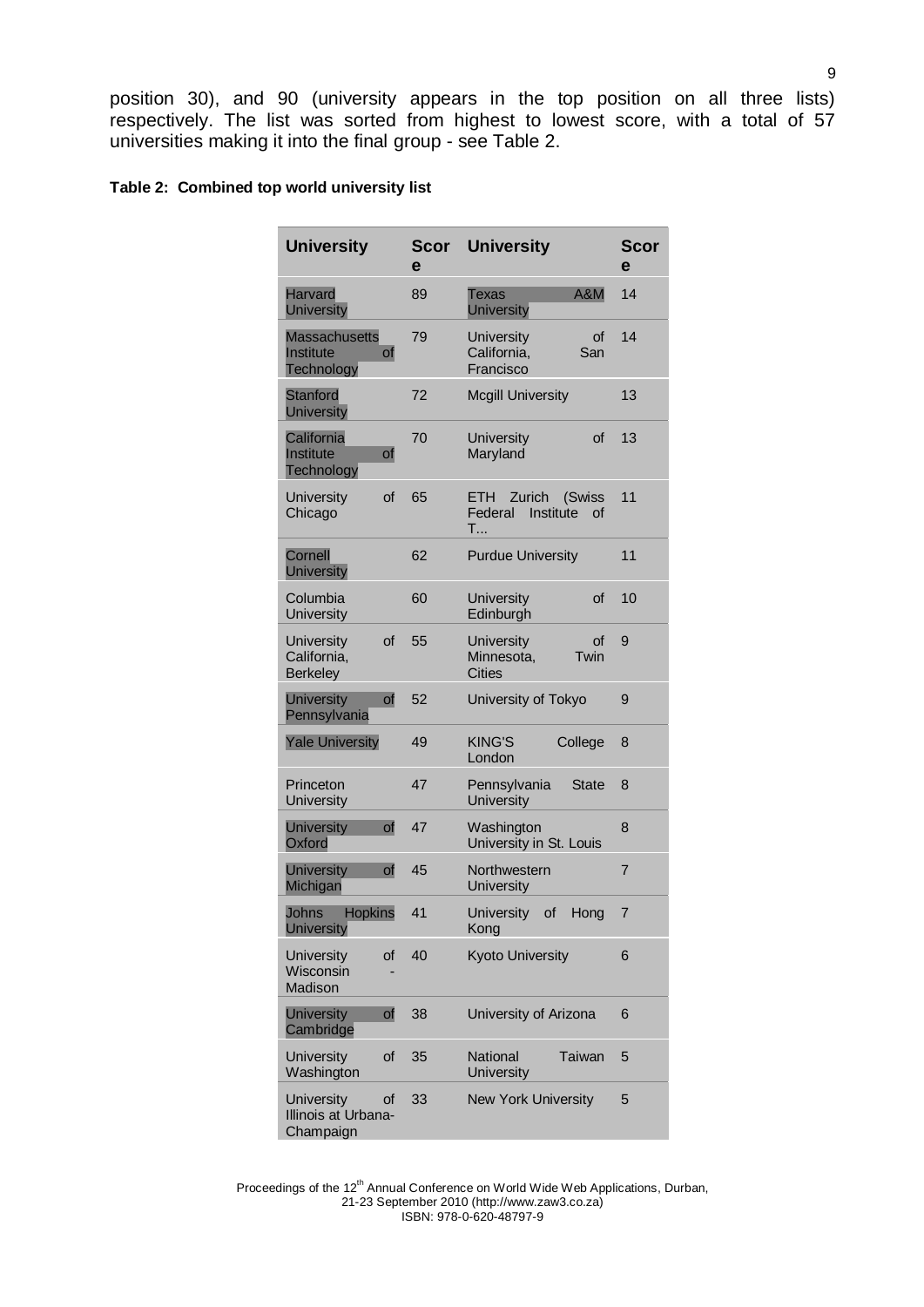| <b>University</b><br>of<br>Minnesota                         | 33 | <b>University</b><br>of<br>Manchester                           | 5              |
|--------------------------------------------------------------|----|-----------------------------------------------------------------|----------------|
| <b>University</b><br>of<br>California<br>Los<br>Angeles      | 31 | <b>Rockefeller University</b>                                   | $\overline{4}$ |
| <b>UCL</b> (University<br>College London)                    | 27 | University of Florida                                           | $\overline{4}$ |
| <b>Imperial</b><br>College<br>London                         | 26 | Ecole<br>Normale<br>Superieure, PARIS                           | 3              |
| <b>Duke University</b>                                       | 23 | University<br>οf<br>Colorado at Boulder                         | 3              |
| <b>Mellon</b><br>Carnegie<br><b>University</b>               | 21 | University<br>οf<br>Santa<br>California.<br><b>Barbara</b>      | $\mathcal{P}$  |
| <b>University</b><br>of<br><b>Texas Austin</b>               | 20 | Virginia<br>Polytechnic<br>Institute<br>and State<br>University | $\mathcal{P}$  |
| <b>University</b><br>$\Omega$<br>California.<br>San<br>Diego | 18 | National University of<br>Singapore (NUS)                       | 1              |
| University<br>$\alpha$ f<br>Tokyo                            | 16 | <b>University</b><br>of British<br>Columbia                     | 1              |
| $\alpha$ f<br>University<br>Toronto                          | 15 | University of North<br><b>Carolina Chapel Hill</b>              | 1              |
| <b>Australian</b><br><b>National</b><br><b>University</b>    | 14 | Peninsula<br>Cape<br><b>University</b><br>οf<br>Technology      |                |

However, every university in Table 2 did not have a digital library. Furthermore, it is known that search engine crawlers cannot find and/or index documents which are hidden behind a required human login. Thus only those universities offering a digital library without requiring that a human must log in were used. Each university domain was then found through ordinary Internet searching and URL guessing. Every domain was inspected in terms of its content, logo, sub-domain names and contact detail, to confirm that it was the official university website.

Furthermore, every official university website was inspected to determine whether or not it offered a digital library service to its users (reference was also made to www.opendoar.org/). Both those that did not and those which did, but required a human login, were omitted. The remaining top 19 names on this list were retained for the experiment, and the name of the author's own university digital library was added. These 20 university names are shaded in Table 2. The next step was to select five documents already indexed by each library, producing 100 test documents.

Documents were chosen from "Recent Submissions" or similar headings if it were offered. If not, links to Faculties and/or departments were followed, and a random selection of five documents was made. All 100 documents identified in this way were stored in PDF format.

Previous research has proven that 67% of Internet searchers on the average read only the first page of search engine results (Weideman, 2009:32). Google shows 10 results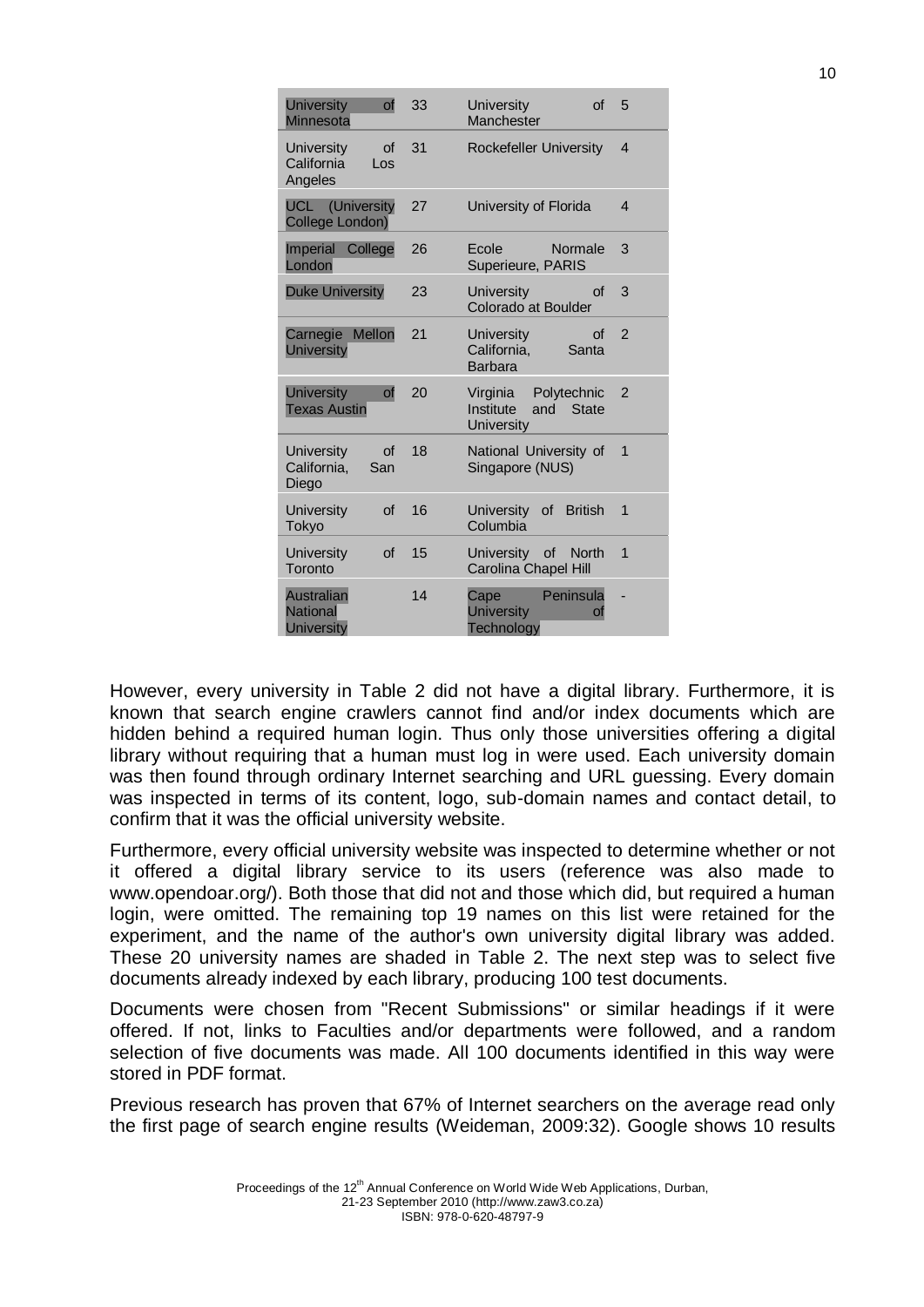per page by default, so a test document was recorded as being listed by Google only if its exact URL is being shown within the first 10 results on a Google search result page.

A decision had to be taken on how to search for each document, before its presence or absence in Google search results could be recorded. It has been proven that phrase searching produces relevant results (Weideman, 2001:148), as well as simply stringing together a number of weight-carrying keywords, separated by spaces (Weideman, 2009:10). As a result, the following three rules for search query construction were formulated:

- filter out the first five keywords from the title of the test document, by omitting all stop words (the, that, a, etc) - the search query will then be these five (or four, or three, etc) keywords, separated by spaces,
- generate a search query by linking the surnames of all authors the search query will then be a series of words (surnames) separated by spaces and
- generate a search query, in quotes, by copying the first words of the first sentence of the body of the document, up to but not including the first punctuation sign (comma, full stop, etc).

The three terms: "KE" (keywords), "SU" (surnames) and "SE" (sentence) will be used for these three types of searching respectively.

As an example, one of the test documents had the following attributes:

TITLE: Production of silicon carbide Al 2124 alloy functionally graded materials by mechanical powder metallurgy technique

AUTHORS: C.-Y. Lin, C. Bathias, H. B. McShane, and R. D. Rawlings FIRST SENTENCE OF BODY TEXT:

> " A mechanical powder metallurgy process involving a vibration stage before cold and hot compaction has been developed to manufacture functionally graded materials (FGMs)."

Table 3 lists the three search queries, based on the rules above, run on this test document.

**Table 3: Three search queries based on one test document**

| Type      | Query                                                                                                                                                                                 |
|-----------|---------------------------------------------------------------------------------------------------------------------------------------------------------------------------------------|
| KE        | Silicon carbide AL 2124 alloy                                                                                                                                                         |
| SU        | Lin Bathias McShane Rawlings                                                                                                                                                          |
| <b>SE</b> | "A mechanical powder metallurgy process<br>involving a vibration stage before cold and<br>hot compaction has been developed to<br>manufacture<br>graded<br>functionally<br>materials" |

The results of each one of the 300 searches (20 digital libraries x 5 documents each x 3 search terms each) were recorded. "NF" ("Not Found") was used if the exact URL was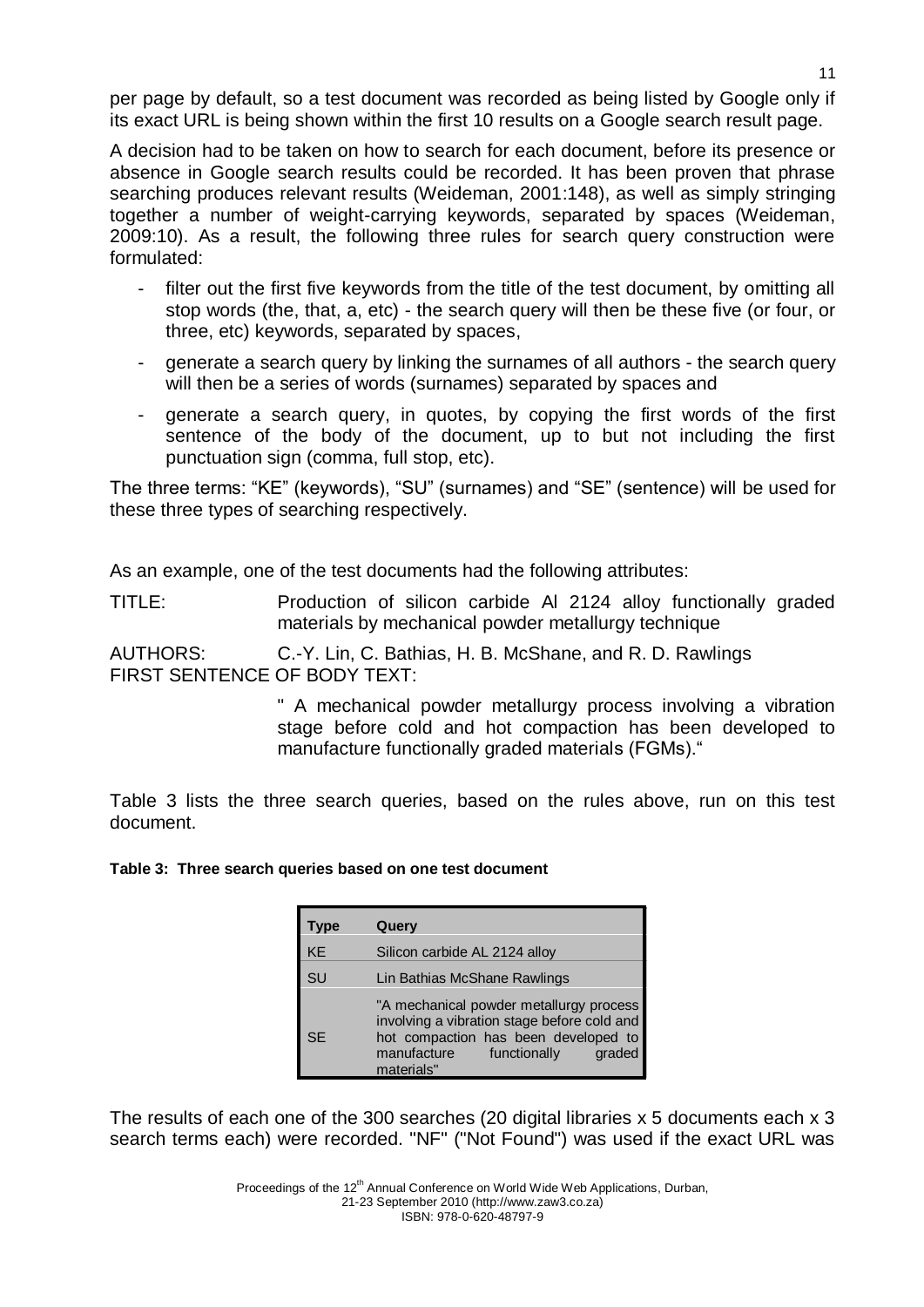not listed in the first 10 Google results, and a figure (eg "3") was used to indicate that the exact URL was found in position 3 of the results.

In parallel with this work, three separate text-only HTML webpages were created on three different domains, and the three pages were submitted to Google on the same day. The purpose was to determine what a reasonable waiting period for crawler visitation would be, and to see if the crawler could index these text-only pages with ease. All three text documents were indexed on day 15, and were easily findable by using small parts of their text content as a Google search query.

After the first phase searching and result recording, each one of the 300 document URLs were manually submitted to Google, using their standard website submission page (http://www.google.com/addurl/?continue=/addurl). A waiting period of 24 days was allowed for crawler visitation, and the second phase searching and result recording was done. Both the two search phases and the submission phase were each fitted into one day each, to ensure that all documents had the same exposure time to the Google crawler.

A system was implemented where a score was allocated depending on a document's ranking. A ranking of NF earned zero, rank 10 (the worst possible on a screen of 10 results) earned one, up to a ranking of one (score = 10). In this process a more natural system (higher is better) was incorporated.

# **4. Results**

Due to the large volume of data, all results cannot be displayed. A summary of all the results for one university only is given in Table 4. An explanation of some of the table headings follows.

DOC1 QUERY1: The query generated for the first document, using method KE.

DOC1 ANS1 BE4: The ranking for the query submitted before the URL was manually submitted to Google: 1=first position, i.e. the best possible. NF=Not Found under the first 10 results on the search engine result page (SERP).

DOC1 SCORE1 BE4: The ranking converted to a score: rank 1=score 10, rank 2 =score 9, … rank NF=score 0, etc.

DOC1 ANS1 AFTR: The ranking for the query submitted after URL was manually submitted to Google.

………

DOC1 QUERY2: The query generated for the first document, using method SU.

………

DOC1 QUERY3: The query generated for the first document, using method SE.

………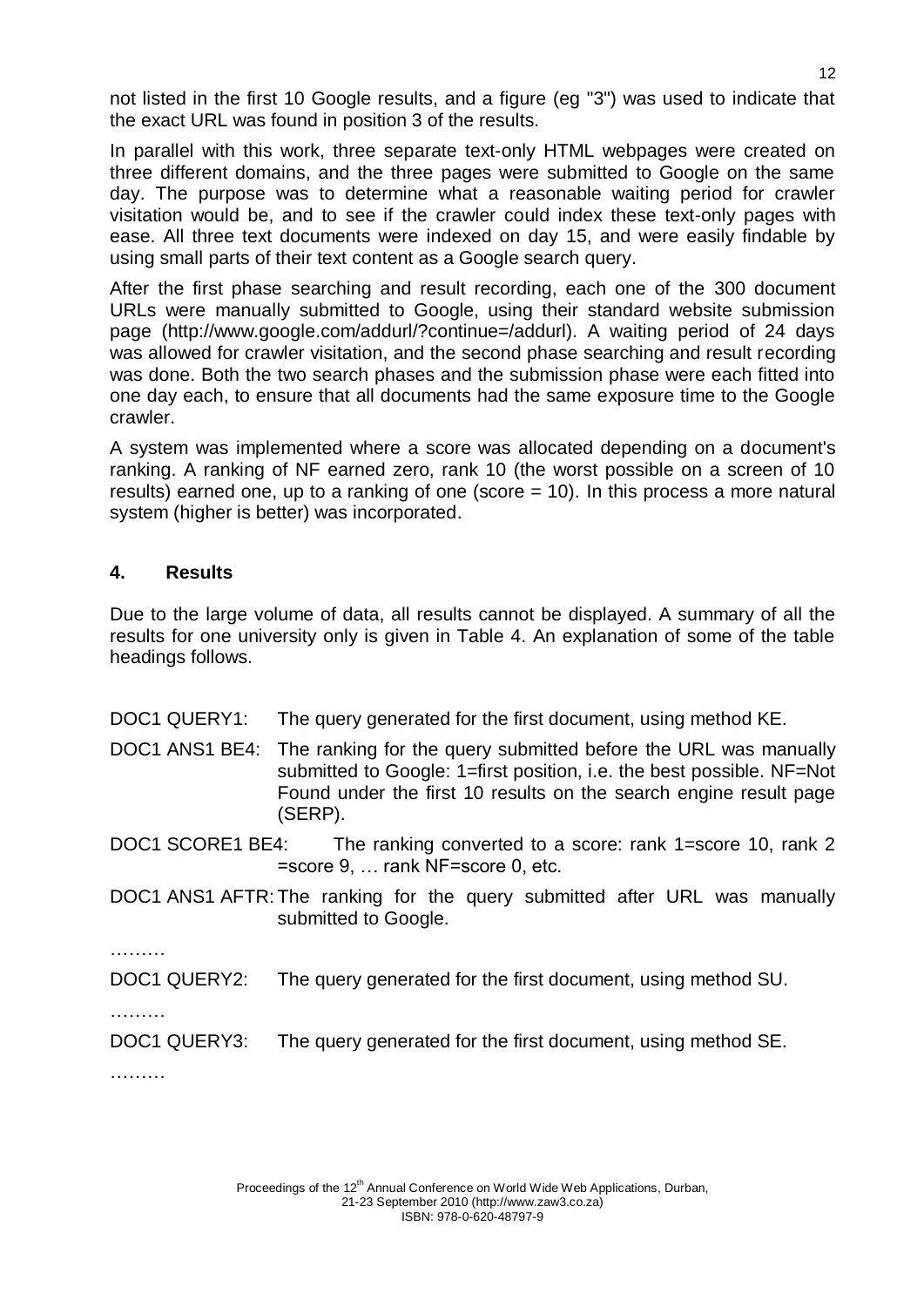#### **Table 4: Example results: Cambridge University**

| <b>UNIVERSITY</b><br><b>NAME</b>                    | <b>University</b><br>οf<br>Cambridge                                                                                 | ANS <sub>2</sub><br>DOC <sub>3</sub><br><b>AFTR</b> | <b>NF</b>                                                                 |
|-----------------------------------------------------|----------------------------------------------------------------------------------------------------------------------|-----------------------------------------------------|---------------------------------------------------------------------------|
| <b>RANKING</b>                                      | 38                                                                                                                   | DOC <sub>3</sub><br><b>SCORE2 AFTR</b>              | $\Omega$                                                                  |
| <b>HOME</b><br><b>PAGE</b><br>URL                   | http://www.c<br>am.ac.uk/                                                                                            | DOC3 QUERY<br>3                                     | "The<br>performance of<br>a recursive data<br>structure"                  |
| <b>DIGITAL</b><br><b>LIBRARY</b><br>URL             | http://www.cl<br>.cam.ac.uk/t<br>echreports/                                                                         | DOC <sub>3</sub><br>ANS3<br>BE4                     | <b>NF</b>                                                                 |
| <b>PASSWORD</b><br><b>ACCESS</b>                    | N                                                                                                                    | DOC3<br><b>SCORE3 BE4</b>                           | $\overline{0}$                                                            |
| <b>DOC1 URL</b>                                     | http://www.cl<br>.cam.ac.uk/t<br>echreports/U<br><b>CAM-CL-TR-</b><br>766.pdf                                        | DOC <sub>3</sub><br>ANS3<br><b>AFTR</b>             | <b>NF</b>                                                                 |
| DOC <sub>1</sub><br>QUERY1                          | Robust<br>inexact<br>geometric<br>computation                                                                        | DOC <sub>3</sub><br><b>SCORE3 AFTR</b>              | $\overline{0}$                                                            |
| DOC <sub>1</sub><br>ANS <sub>1</sub><br>BF4         | $\overline{1}$                                                                                                       |                                                     |                                                                           |
| DOC <sub>1</sub><br>SCORE1 BE4                      | 10                                                                                                                   | <b>VISIB</b><br><b>SCORE</b><br>BE4                 | 3.33                                                                      |
| DOC <sub>1</sub><br>ANS <sub>1</sub><br><b>AFTR</b> | 1                                                                                                                    | <b>VISIB</b><br><b>SCORE</b><br><b>AFTR</b>         | 3.33                                                                      |
| DOC <sub>1</sub><br>SCORE1<br><b>AFTR</b>           | 10                                                                                                                   | <b>CLASS</b>                                        | 3                                                                         |
| <b>DOC1 QUERY</b><br>$\overline{2}$                 | Smith                                                                                                                | DOC 4 URL                                           | http://www.cl.ca<br>m.ac.uk/techrep<br>orts/UCAM-CL-<br><b>TR-756.pdf</b> |
| DOC <sub>1</sub><br>ANS <sub>2</sub><br>BE4         | <b>NF</b>                                                                                                            | DOC4 QUERY<br>1                                     | Analysis<br>Internet's<br>structural<br>evolution                         |
| DOC <sub>1</sub><br><b>SCORE2 B4</b>                | 0                                                                                                                    | ANS <sub>1</sub><br>DOC4<br>BE4                     | <b>NF</b>                                                                 |
| DOC <sub>1</sub><br>ANS <sub>2</sub><br><b>AFTR</b> | <b>NF</b>                                                                                                            | DOC <sub>4</sub><br><b>SCORE1 BE4</b>               | $\mathbf 0$                                                               |
| DOC <sub>1</sub><br>SCORE2<br><b>AFTR</b>           | $\overline{0}$                                                                                                       | DOC <sub>4</sub><br>ANS <sub>1</sub><br><b>AFTR</b> | NF                                                                        |
| <b>DOC1 QUERY</b><br>3                              | "Geometric<br>algorithms<br>implemented<br>using<br>rounded<br>arithmetic<br>are prone to<br>robustness<br>problems" | DOC <sub>4</sub><br><b>SCORE1 AFTR</b>              | $\overline{0}$                                                            |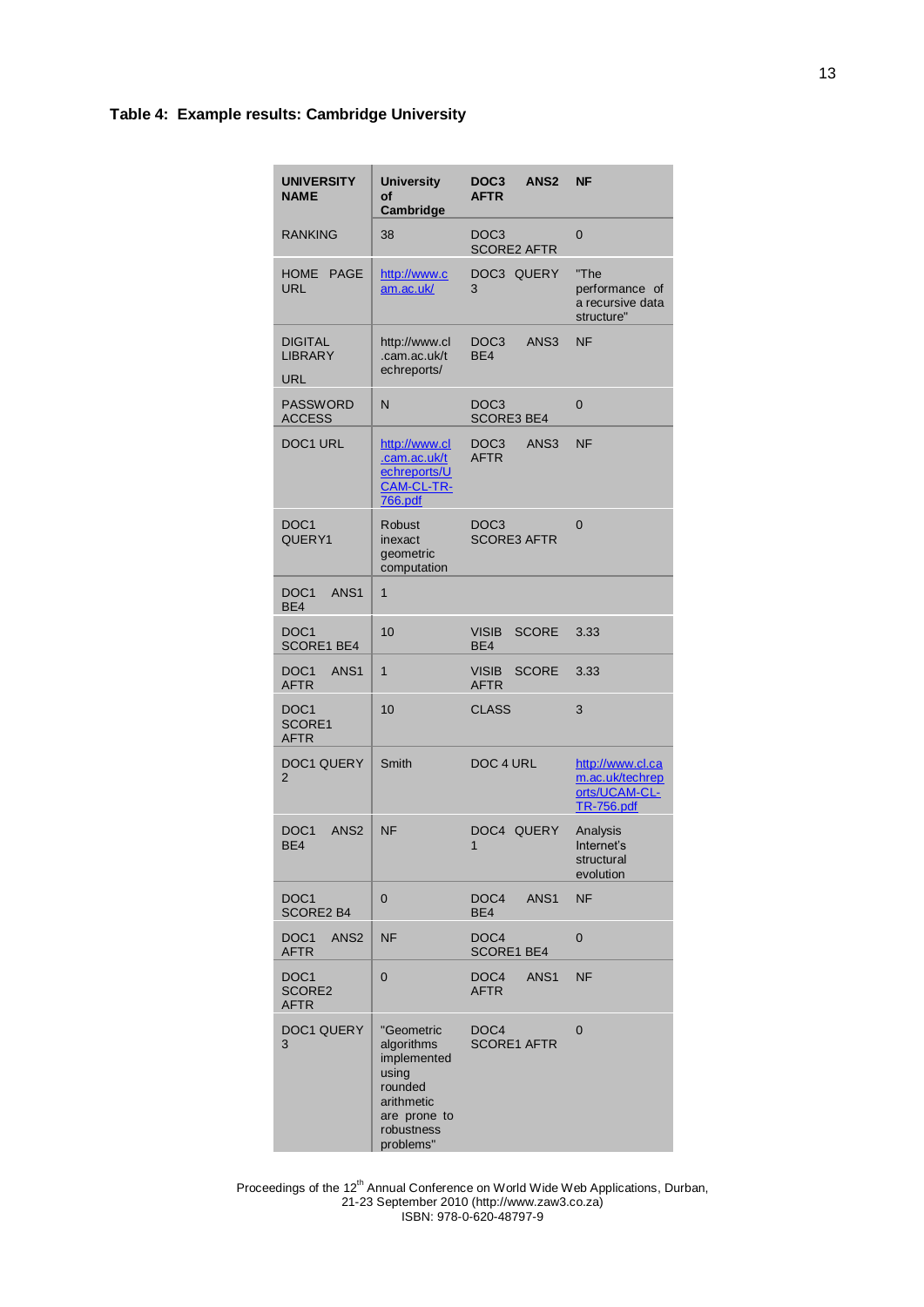| DOC <sub>1</sub><br>ANS3<br>BE4                     | <b>NF</b>                                                              | DOC4 QUERY<br>$\overline{2}$                        | Haddadi<br>Fay<br><b>Uhlig</b><br>Moore<br><b>Mortier</b><br>Jamakovic                                                                                                           |
|-----------------------------------------------------|------------------------------------------------------------------------|-----------------------------------------------------|----------------------------------------------------------------------------------------------------------------------------------------------------------------------------------|
| DOC <sub>1</sub><br><b>SCORE3 BE4</b>               | $\mathbf 0$                                                            | DOC <sub>4</sub><br>ANS <sub>2</sub><br>BE4         | <b>NF</b>                                                                                                                                                                        |
| DOC <sub>1</sub><br>ANS3<br><b>AFTR</b>             | <b>NF</b>                                                              | DOC <sub>4</sub><br><b>SCORE2 BE4</b>               | $\overline{0}$                                                                                                                                                                   |
| DOC <sub>1</sub><br>SCORE3<br><b>AFTR</b>           | $\mathbf 0$                                                            | ANS <sub>2</sub><br>DOC <sub>4</sub><br><b>AFTR</b> | <b>NF</b>                                                                                                                                                                        |
| <b>VISIB SCORE</b><br>BE4                           | 3.33                                                                   | DOC <sub>4</sub><br><b>SCORE2 AFTR</b>              | $\mathbf 0$                                                                                                                                                                      |
| <b>VISIB SCORE</b><br><b>AFTR</b>                   | 3.33                                                                   | DOC4 QUERY<br>3                                     | "In<br>this paper<br>study the<br>we<br>structural<br>evolution of the<br>AS topology as<br>inferred<br>from<br>two<br>different<br>datasets over a<br>period of seven<br>years" |
| <b>CLASS</b>                                        | 3                                                                      | DOC <sub>4</sub><br>ANS <sub>3</sub><br>BE4         | <b>NF</b>                                                                                                                                                                        |
| DOC2 URL                                            | http://www.cl<br>.cam.ac.uk/t<br>echreports/U<br>CAM-CL-TR-<br>764.pdf | DOC <sub>4</sub><br><b>SCORE3 BE4</b>               | $\overline{0}$                                                                                                                                                                   |
| DOC2 QUERY<br>1                                     | <b>Statistical</b><br>anaphora<br>resolution<br>biomedical<br>texts    | DOC4<br>ANS <sub>3</sub><br><b>AFTR</b>             | <b>NF</b>                                                                                                                                                                        |
| DOC <sub>2</sub><br>ANS <sub>1</sub><br>BE4         | 3                                                                      | DOC <sub>4</sub><br><b>SCORE3 AFTR</b>              | 0                                                                                                                                                                                |
| DOC <sub>2</sub><br>SCORE1 BE4                      | 8                                                                      | <b>VISIB</b><br><b>SCORE</b><br>BE4                 | 0.00                                                                                                                                                                             |
| DOC <sub>2</sub><br>ANS <sub>1</sub><br>AFTR        | $\overline{2}$                                                         | VISIB SCORE<br><b>AFTR</b>                          | 0.00                                                                                                                                                                             |
| DOC <sub>2</sub><br>SCORE1<br><b>AFTR</b>           | 9                                                                      | <b>CLASS</b>                                        | 3                                                                                                                                                                                |
| DOC2 QUERY<br>2                                     | Gasperin                                                               | DOC5 URL                                            | http://www.cl.ca<br>m.ac.uk/techrep<br>orts/UCAM-CL-<br>TR-755.pdf                                                                                                               |
| DOC <sub>2</sub><br>ANS <sub>2</sub><br>BE4         | <b>NF</b>                                                              | DOC5 QUERY<br>$\mathbf{1}$                          | Skin-detached<br>surface<br>interactive<br>mesh editing                                                                                                                          |
| DOC <sub>2</sub><br><b>SCORE2 BE4</b>               | 0                                                                      | DOC <sub>5</sub><br>ANS <sub>1</sub><br>BE4         | $\mathbf{1}$                                                                                                                                                                     |
| ANS <sub>2</sub><br>DOC <sub>2</sub><br><b>AFTR</b> | <b>NF</b>                                                              | DOC <sub>5</sub><br>SCORE1 BE4                      | 10                                                                                                                                                                               |
| DOC <sub>2</sub><br>SCORE2<br><b>AFTR</b>           | $\mathbf 0$                                                            | DOC <sub>5</sub><br>ANS <sub>1</sub><br><b>AFTR</b> | 1                                                                                                                                                                                |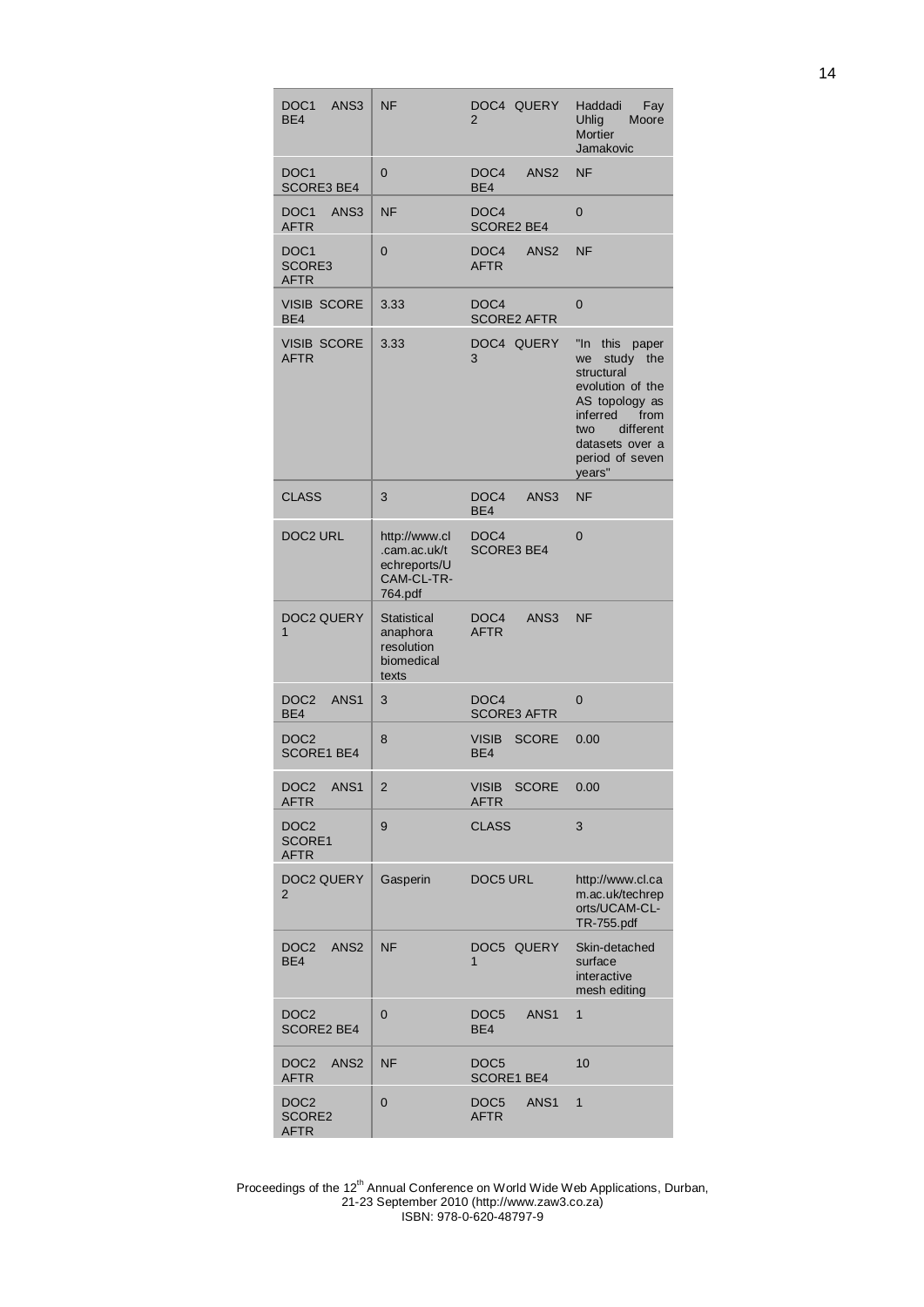| DOC2 QUERY<br>3                           | "This<br>thesis<br>presents<br>a<br>study<br>οf<br>anaphora on<br>biomedical<br>scientific<br>literature and<br>tackles<br>the<br>problem<br>of<br>anaphora<br>resolution in<br>this domain" | DOC <sub>5</sub><br><b>SCORE1 AFTR</b>              | 10                                                                                               |
|-------------------------------------------|----------------------------------------------------------------------------------------------------------------------------------------------------------------------------------------------|-----------------------------------------------------|--------------------------------------------------------------------------------------------------|
| ANS <sub>3</sub><br>DOC2<br>BE4           | <b>NF</b>                                                                                                                                                                                    | DOC5 QUERY<br>$\overline{2}$                        | Gao Hao Zhao<br>Dodgson                                                                          |
| DOC <sub>2</sub><br><b>SCORE3 BE4</b>     | $\mathbf 0$                                                                                                                                                                                  | DOC <sub>5</sub><br>ANS <sub>2</sub><br>BE4         | $\mathbf{1}$                                                                                     |
| DOC <sub>2</sub><br>ANS3<br><b>AFTR</b>   | <b>NF</b>                                                                                                                                                                                    | DOC <sub>5</sub><br><b>SCORE2 BE4</b>               | 10                                                                                               |
| DOC <sub>2</sub><br>SCORE3<br><b>AFTR</b> | 0                                                                                                                                                                                            | ANS <sub>2</sub><br>DOC <sub>5</sub><br><b>AFTR</b> | $\mathbf{1}$                                                                                     |
| <b>VISIB SCORE</b><br>BE4                 | 2.67                                                                                                                                                                                         | DOC <sub>5</sub><br><b>SCORE2 AFTR</b>              | 10                                                                                               |
| VISIB SCORE<br><b>AFTR</b>                | 3.00                                                                                                                                                                                         | DOC5 QUERY<br>3                                     | "We propose a<br>method<br>for<br>interactive<br>deformation<br>οf<br>large<br>detail<br>meshes" |
| <b>CLASS</b>                              | $\mathbf{1}$                                                                                                                                                                                 | DOC <sub>5</sub><br>ANS <sub>3</sub><br>BE4         | $\mathbf{1}$                                                                                     |
| DOC3 URL                                  | http://www.cl<br>.cam.ac.uk/t<br>echreports/U<br>CAM-CL-TR-<br>757.pdf                                                                                                                       | DOC <sub>5</sub><br><b>SCORE3 BE4</b>               | 10                                                                                               |
| <b>DOC3 QUERY</b><br>1                    | Improving<br>cache<br>performance<br>runtime                                                                                                                                                 | ANS3<br>DOC5<br><b>AFTR</b>                         | 1                                                                                                |
|                                           | movement                                                                                                                                                                                     |                                                     |                                                                                                  |
| DOC3 ANS1<br>BE4                          | $\mathbf{1}$                                                                                                                                                                                 | DOC5<br><b>SCORE3 AFTR</b>                          | 10                                                                                               |
| DOC3<br><b>SCORE1 BE4</b>                 | 10                                                                                                                                                                                           | VISIB<br><b>SCORE</b><br>BE4                        | 10                                                                                               |
| DOC3 ANS1<br>AFTR                         | $\mathbf{1}$                                                                                                                                                                                 | VISIB<br><b>SCORE</b><br>AFTR                       | 10.00                                                                                            |
| DOC <sub>3</sub><br>SCORE1<br>AFTR        | 10                                                                                                                                                                                           | <b>CLASS</b>                                        | 3                                                                                                |
| DOC3 QUERY<br>$\overline{2}$              | Adcock                                                                                                                                                                                       | AVER VISIB<br><b>SCORE BE4</b>                      | 3.867                                                                                            |
| DOC3<br>ANS <sub>2</sub><br>BE4           | <b>NF</b>                                                                                                                                                                                    | AVER VISIB<br><b>SCORE AFTR</b>                     | 3.933                                                                                            |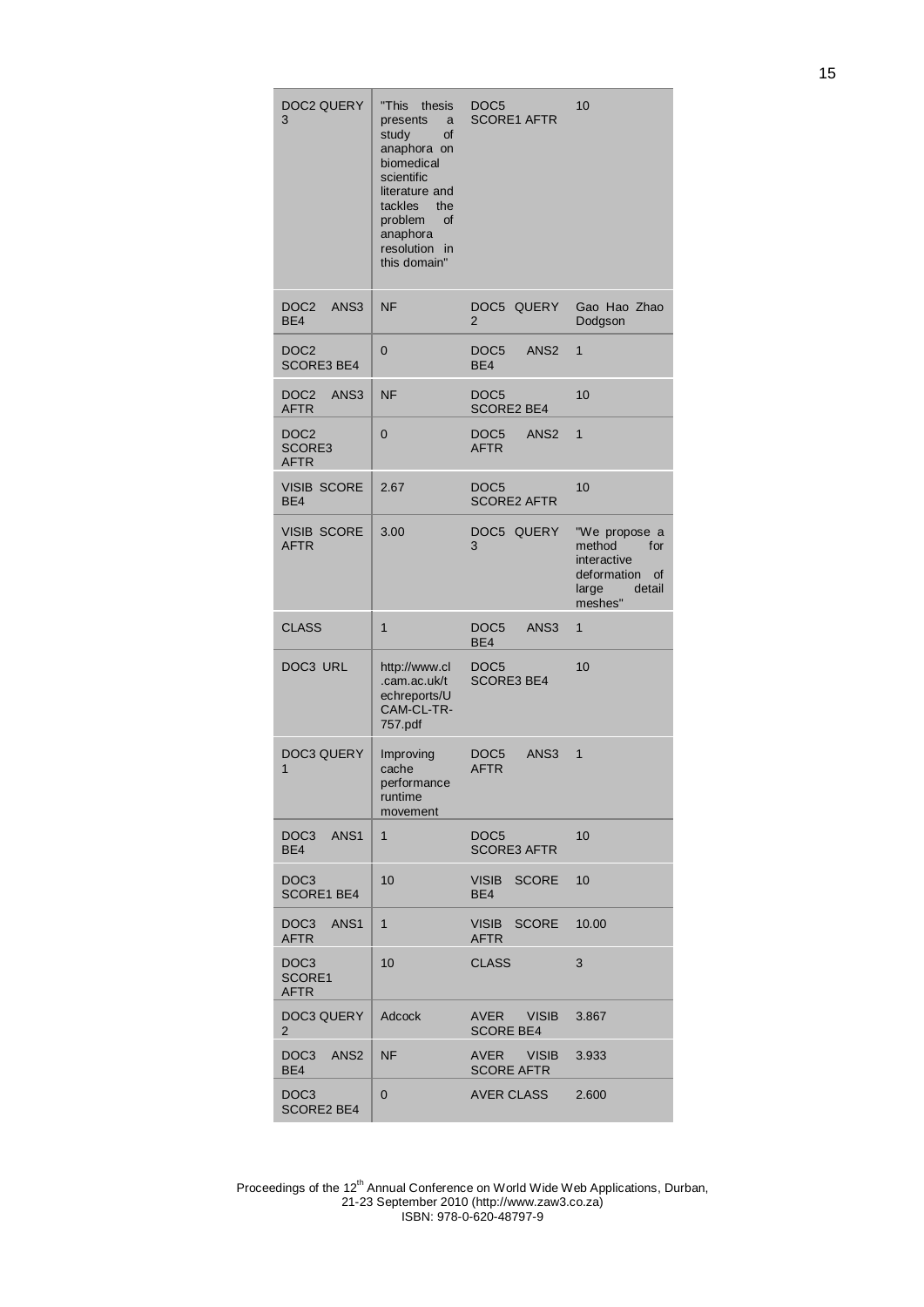Calculating the averages of the scores produces the results in Figures 5, 6 and 7. For example, the figures: "3.6 5.2" depict the average of "Score before" and "score after" for document 1 across the 20 digital libraries, using method KE. The pair "1.85 3.65" are the averages for document 2 across the 20 libraries, etc.

| <b>Score</b><br>Ave<br><b>Submission</b> | <b>Before</b> | Ave<br><b>Submission</b> | <b>Score</b> | <b>After</b> |
|------------------------------------------|---------------|--------------------------|--------------|--------------|
| 3.6                                      |               | 5.2                      |              |              |
| 1.85                                     |               | 3.65                     |              |              |
| 5.6                                      |               | 5.15                     |              |              |
| 2.4                                      |               | 3.14                     |              |              |
| 1.95                                     |               | 3.25                     |              |              |
| 3.08                                     |               | 4.08                     |              |              |

#### **Table 5: Average scores for method KE**

#### **Table 6: Average scores for method SU**

| Ave<br><b>Score</b><br><b>Submission</b> | <b>Before</b><br>Ave<br><b>Score</b><br><b>Submission</b> | <b>After</b> |
|------------------------------------------|-----------------------------------------------------------|--------------|
| 0.5                                      | 0.9                                                       |              |
| $\Omega$                                 | $\Omega$                                                  |              |
|                                          | 1.1                                                       |              |
| 0.8                                      | 0.3                                                       |              |
|                                          | 1.35                                                      |              |
| 0.66                                     | 0.73                                                      |              |

#### **Table 7: Average scores for method SE**

| Ave<br><b>Score</b><br><b>Submission</b> | <b>Before</b><br>Ave<br><b>Submission</b> | <b>After</b><br><b>Score</b> |
|------------------------------------------|-------------------------------------------|------------------------------|
| 1.45                                     | 2.4                                       |                              |
| 2.9                                      | 1.4                                       |                              |
| 2.9                                      | 2.9                                       |                              |
| $\overline{2}$                           | 1.85                                      |                              |
| 3.45                                     | 3.8                                       |                              |
| 2.54                                     | 2.47                                      |                              |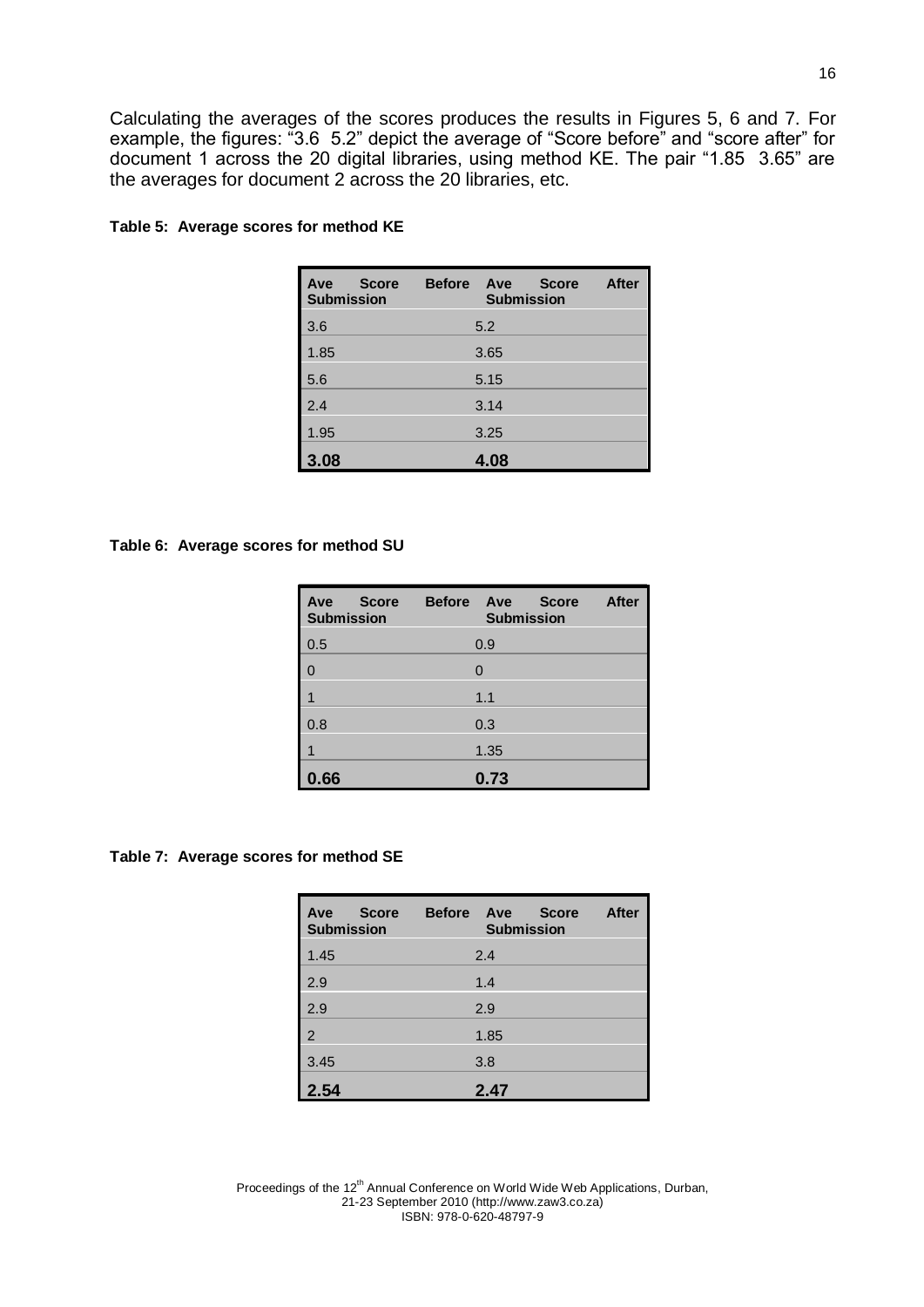# **5. Analysis and conclusion**

The crux of this research lies in the interpretation of Tables 5 to 7. In all three cases the "Score Before" column average (figure in bold) is an indication of the success rate of finding a document which is definitely stored in a digital library, exposed to searchers on the Internet. The scale ranges from "0", being worst, to "10", being the best result.

# **5.1 Method KE (Table 5)**

The "before" and "after" figures are 3.08 and 4.08 respectively, and are the highest scores achieved out of the three methods. It also follows the expected trend of improving in visibility after the URL has been manually submitted to Google.

# **5.2 Method SU (Table 6)**

The "before" and "after" figures are 0.66 and 0.73 respectively. Although the expected trend is present, these are the worst results out of the three searching methods.

# **5.3 Method SE (Table 7)**

The "before" and "after" figures are 2.54 and 2.47 respectively, and fit in between the other two sets of results while being close to the best value. However, this is the only one of the three sets which has a trend opposite to the expected-the visibility has decreased instead of increased after search engine submission.

# **5.4 Conclusion**

All the figures above are lower than reasonably expected. A figure of "10" would indicate that all twenty test documents occupied position number one (best) on the SERP for the given search query generation method. This ideal figure is unlikely to be achieved in real life, since no assumptions can be made about whether or not the owners of the 20 digital libraries have attempted to increase the visibility to crawlers of their documents. Using what has been proven in this research as the most efficient method, namely using the first five keywords from the title, a best score of 4.08 out of 10 was achieved.

The increase from "before" to "after" is also the highest of the three methods, which leads to the conclusion that **academic documents were most effectively retrieved when searched for using the KE method**. This concurs with the instinctive algorithm identified in earlier research:

Express the information need as a single, keyword-rich English sentence.

Remove all the stop words from this sentence.

Type the remaining string of keywords into a search engine search box." (Weideman, 2009:10).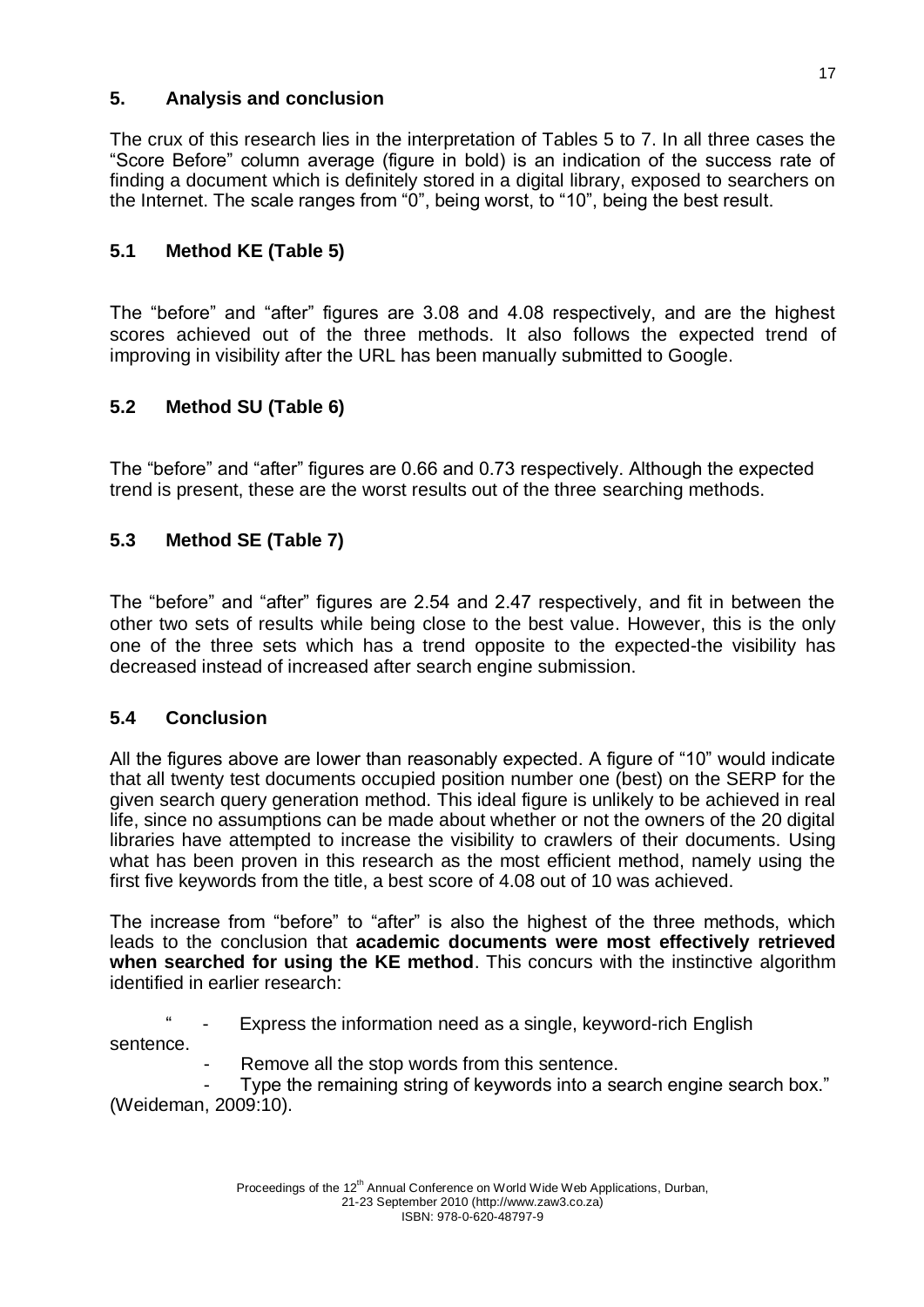Secondly, the SU method was expected to have a reasonable success rate, since it was noticed from the sample of 100 test documents that many surnames were unique. This was a result of the wide variety of nationalities of authors in the sample set. Unique surnames as keywords (such as "Lin Bathias McShane Rawlings" from Table 3) have been proven to generate more effective search queries than commonly used ones (such as "Smith" from Table 4). However, the final results disproved this hunch. **Using author surnames is not an effective search query generation strategy for academic documents.**

Thirdly, phrase searching has been identified as an effective searching strategy in prior research, since it focuses the search by insisting that not only the keywords themselves but also the keyword sequence as specified be found on a webpage. The results indicate that it is only slightly less efficient that the KE method, with an average of 2.54 as opposed to 3.08. However, the "after submission" result decreased from 2.54 to 2.47. Although only marginal in value, the direction of change is against the expectation.

This anomaly can be ascribed to a number of factors. Google could have executed its regular Google dance during the 24 days (an updating of its indices, always resulting in some increases and decreases in ranking). Secondly, some of these documents could have been renamed, moved to a different subdirectory, or deleted - all these actions would have the same effect. The decrease could also be linked to the fact that all test documents were in PDF and not plain text format. Although Google has claimed that it does index PDF documents, other research has proven that it is not always the case. In conclusion, **phrase searching using the SE method could be effective,** but results will not be as reliable as with the KE method.

# **List of references**

Ashley, M. 2007. Search – The Killer App in Vista and Office 2007. Available WWW: <http://www.networkworld.com/community/node/22148> (accessed 3 August 2010).

Baez, M., Birukou, A., Casati, F., and Marchese, M. 2010. Addressing information overload in the scientific community. *IEEE Internet Computing*. Available WWW: <http://doi.ieeecomputersociety.org/10.1109/MIC.2010.107> (accessed 3 August 2010).

*Beel, J., Gipp, B. and Wilde, E. 2010. Academic search engine optimization (ASEO).*  Journal of Scholarly Publishing, *41(2):176-190.*

Blankenbaker, J. and Mishra, J. 2009. Paid search for online travel agencies: exploring strategies for search keywords. *Journal of Revenue & Pricing Management,* 8:155-165.

CommerceNet/Nielsen Media. 1997. Search Engines' Most Popular Method of Surfing the Web. Available WWW:<http://www.commerce.net/news/press/0416.html> (accessed 5 August 2010).

Jansen, B.J. 2000. The effect of query complexity on Web searching results. *Information Research*, (6)1. Available WWW: [http://InformationR.net/ir/6-1/paper87.html](http://informationr.net/ir/6-1/paper87.html) (accessed 15 August 2005).